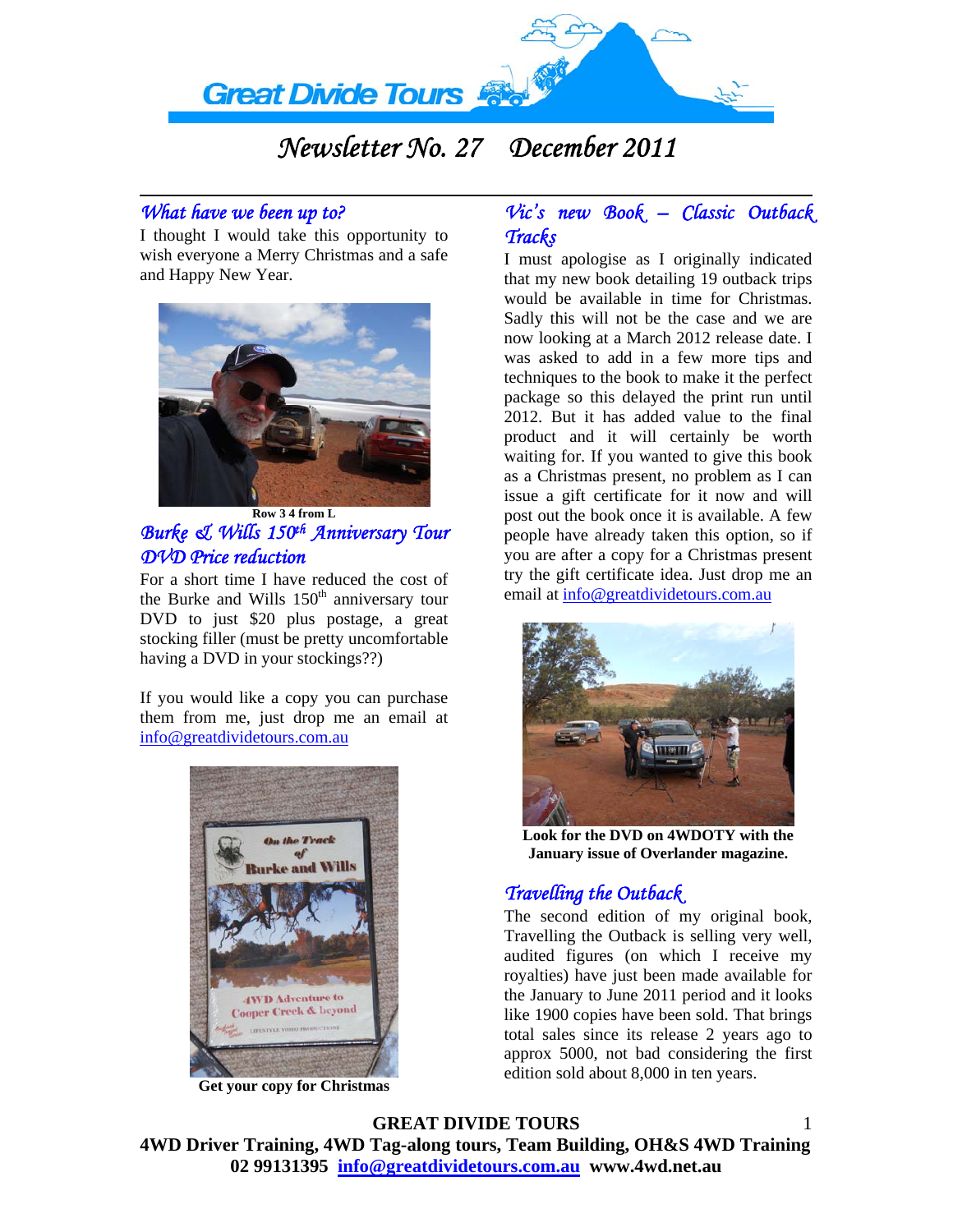Yep, this will make another great Christmas present if you are looking for something different, just drop me an email and I can get one in the mail to you asap.

#### *The adventures of the FJ*

I've been rather busy with the fit out of the blue FJ over the past weeks (or at least in delivering it to various 4WD workshops and handing over all the money I earned from my book sales). Oh, but it has been fun, now I know why some people love shopping sooo much!

To start with the FJ went up to Out of Town 4WD in Newcastle for the fitting of the 120 litre auxiliary fuel tank. These masters of squeezing as much capacity out of the smallest cavity did a great job on the tank installation.



**Check out the ORS drawers** 

Then I dropped the FJ into Off Road Systems at Smearton Grange (don't you love that name!) Jamie had the FJ for nearly 2 weeks as they tried to grapple with my wishes to have a storage system, a cargo barrier, a fridge hutch and a new gold edition Engel fridge all installed in the small rear cargo space. But they did it! A masterful piece of engineering if ever there was one. Whilst dropping the FJ off the boss, Graeme, gave me a grand tour of the ORS shop. Did you know that they started out making high end audio speaker boxes and still do! In fact they make all manner of storage units and cabinets (yes of the kitchen variety) right through to Garbage bin holders that you see along the streets in suburbs. But, their magic definitely lies with what they can do in the back of a 4WD or van.

They proudly showed me a new VW Transporter that had shelves, and beds and even a swing out kitchen sink, amazing!

If you are looking to have a storage system fitted to the rear of your 4WDrive I reckon you can't go past the ORS units. [www.offroadsystems.com.au](http://www.offroadsystems.com.au/) 

Now that I had my fancy new gold edition Engel fridge in place I needed to power it. So the FJ went back to Artarmon Automotive to have power outlets installed in the rear cargo area for the fridge and some auxiliary lighting, plus the fitting of a second battery under the bonnet. Piranha reckon they had a battery and isolator kit for the FJ so we got one of these. Sadly, someone at Toyota must not be talking to the other Toyota reps, because, although there is space allowed for a second battery, someone has then plonked the power steering reservoir in the middle of it. The Piranha kit includes a bracket to relocate the power steering tank, but it is a really tight fit and we may need to modify the radiator hose location as it is just touching the power steering tank. Not good if this rubs through. And something we all need to keep a look out for when having extra bits added under the bonnet. It wouldn't be the first time we've had a radiator fluid leak because a pipe or hose has rubber through on a trip. Go check your radiator and heater hoses now.



**The ORS drawers double as a table top too!** 

Welcome back, (did you rush out to the garage to check your hoses?) Anyway, the fridge now has power and with extra power going to the back I had one of those fancy new LED strip lights installed on the rear

 $\mathcal{D}$ 

**GREAT DIVIDE TOURS**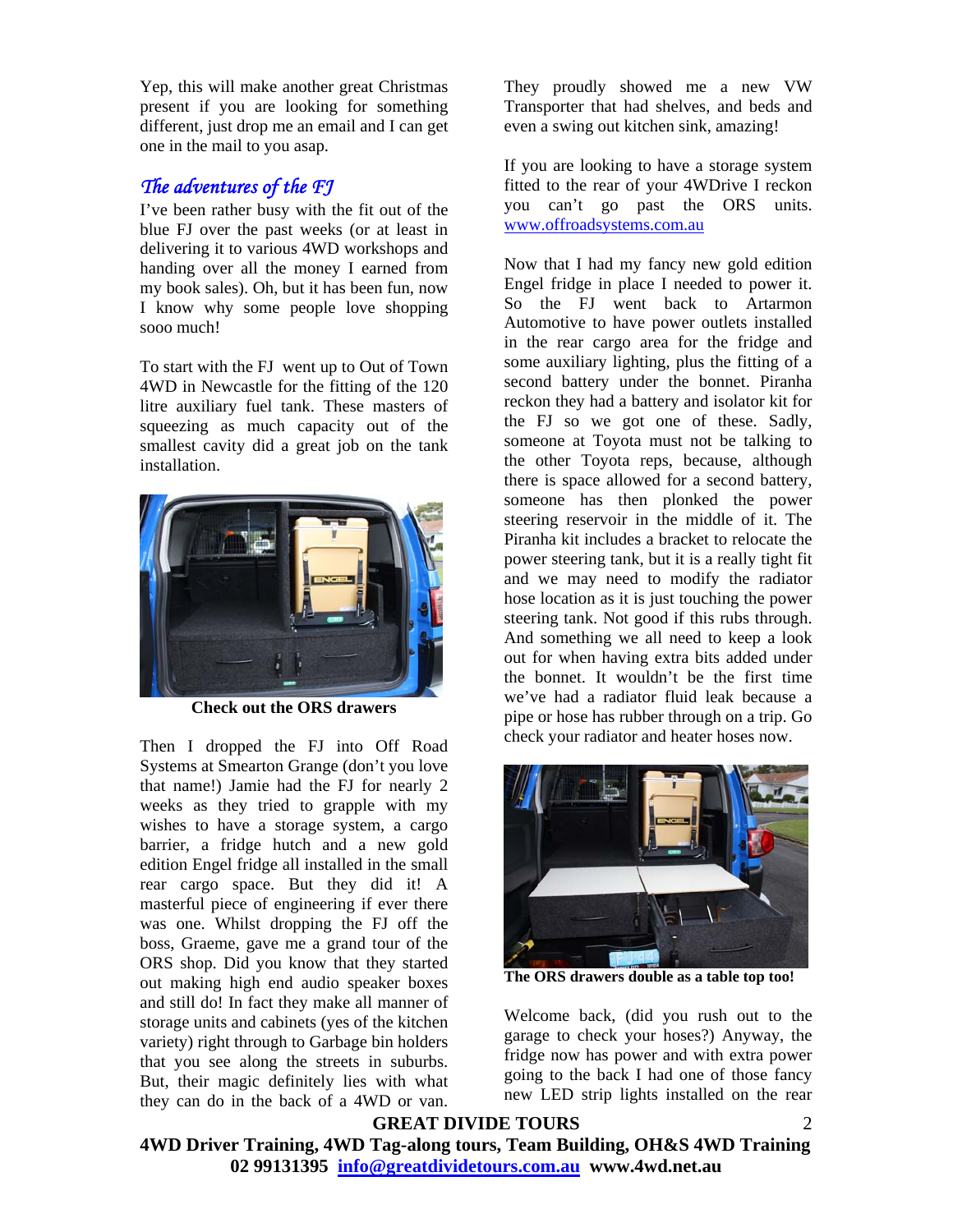door. WOW! Does it give off some light! I'd love one of those LED light bars across the roof rack, are they legal??

After this the FJ went up to Mannell Motors at Thornleigh to have an ARB awning fitted to the roof rack, so I can keep cool or in Sydney's weather, dry! Through the FJ Cruiser club I managed to purchase a diff breather kit, but reading the blogs on the FJ forum site, I'm glad it will be Eddy at Artarmon Auto fitting this and not me. Nothing is as easy as the instructions make out!



**Mannell Motors at Thornleigh** 

An untimely fuel leak from the carbon canister meant that I immediately saw the need for a fire extinguisher, so off I went to the local Autobarn store. Crikey! How long have men had these places to shop in? I spent a whole lot more money down there getting some more LED lights, and a tarp and some polish and some...., well you get the idea. I can't believe how cheap some of their gear is too! Probably all made in China but even I can't sell 1kg fire extinguishers for \$20!



Now I still need to sort out the actual storage boxes to carry my food etc and over the Christmas period I'll be looking at what is available. Then I'll install some tie down points in the storage area to keep these boxes in place when I eventually get to go 4WDriving. By the way, I filled up the two ORS drawers with a whole bunch of recovery gear from Terrain Tamer including a hand winch, snatch block, winch strap extension, snatch strap and of course some gloves and a tree protector. In the cabin up the front I've now mounted the excellent HEMA navigator Hni5 which not only has the HEMA 4WDrive maps loaded but also works as a street navigator when I'm in town. It even comes with its own nagging wife! Yep, there is a female voice constantly reminding me what the speed limit is, a bit like Big Sister watching over me.

Having had a set of Tyredog, Tyre Pressure Monitors in my Landcruiser for the past 4 years I felt rather vulnerable not knowing what was going on in the FJ's tyres, so Artarmon Automotive supplied another Tryedog unit for the FJ and now I feel far more in control, thanks guys!

The good news is, with all these extra bits I've added to the FJ, the ARB Old Man Emu suspension, which was way too harsh, has now settled down and the FJ is riding beautifully and still maintains its extra ground clearance.

## *Trips in the FJ*

Fortunately it has not all been spend spend spend with the FJ, I've actually got out in it on two occasions now. The first was a reccie run into the Brindabellas behind Canberra with Wayne and Jenny to have a look at some tracks they would be using on our Brindabella Camper Trailer trip. On the Saturday of that particular weekend the FJ had a starring role at an open day at Mannell Motors so we didn't get away until around 3pm. It was decided to head straight down to Castle View, my driver training facility near Braidwood, where we knew we had a dry bed and somewhere to cook dinner.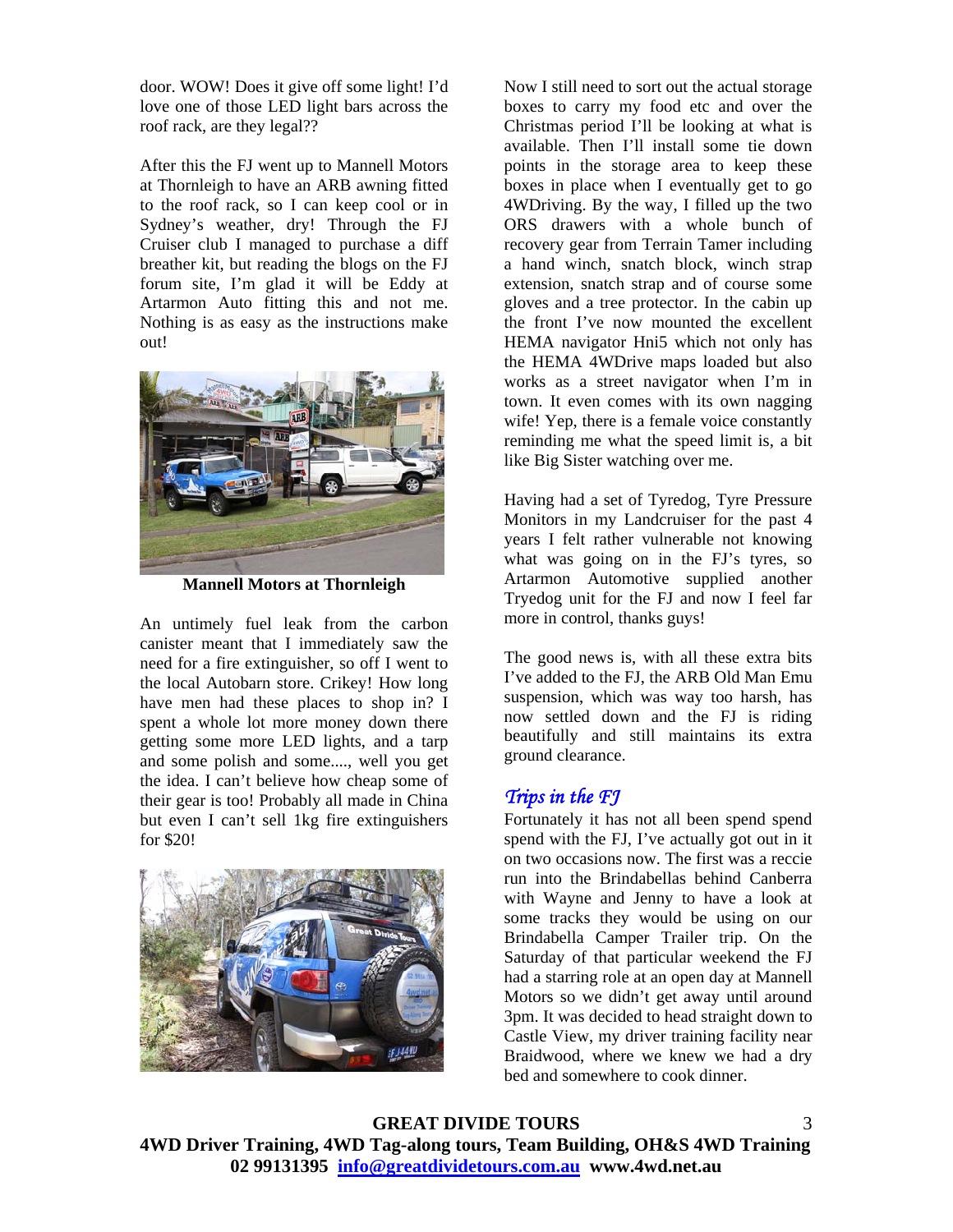

**The built in chainsaw makes short work of obstacles like this, I wish!** 

Then we left early Sunday and went through Canberra to the Brindies. Spending the rest of the day sussing out tracks around the mountains and various alternative routes in case of bad weather, we eventually arrived back in Sydney around 9pm. The FJ went very well, the long range tank easily coped with the 900 kilometres we had driven and I averaged 13.5 litres per 100 k's which I was rather pleased with.



**Oops, remember traction Vic!** 

The next trip in the FJ was in mid November when I led the Cliffs and Canyons tour. A bit more 4WD country on this trip, in fact we came to one nasty uphill with rock steps and the FJ's traction control made short work of it despite some substantial wheel lifts. This was followed by another steep downhill section, where I got the chance to try out the low gearing of an automatic gearbox mated to a petrol engine, well it was OK by these standards but I still needed a fair bit of brake pressure to keep the pace down. We also managed to lift a rear wheel

on this descent. Overall fuel consumption on this trip plus some around town running came in at 14.4 litres per 100k's. Can't wait to see what it gets on Stockton Beach which I intend to visit over the Christmas/New Year period.

So, as you see, I'm having a heap of fun doing up the FJ and using it. Someone said to me the other day, "You can't really sneak up on anyone in this 4WDrive, can you" Yep, it is in your face a bit, but quite frankly it is a very capable vehicle, nice to drive and fantastic value for money at under \$50k. (not counting all the extra bits I've added of course).

#### *Overlander 4WDOTY*

Now that the magazine is out I can talk about our long weekend of testing 8 new 4wdrives in South Australia. This year's test program was much different to past years where just new releases for the year were included, this time we took all mid spec family 4wdrives on the test route. And the testing was done in the outback at Mt Ive station in SA rather than the high Country of NSW and Victoria. And, we made a DVD of it all which you get free with the January issue of Overlander, race out and get it now, yep, I feature a bit in the DVD, sorry!



So who won? The **Landcruiser 200 series turbo diesel** won easily in the end. Despite its high price tag of \$90K it is an absolute perfect 4WD touring vehicle. The new, so called poverty pack, GX 200 series that is now available for \$79K is likely to sell a lot more Toyotas, but to be honest, the fitting of barn doors rather than the normal lift up

4

#### **GREAT DIVIDE TOURS**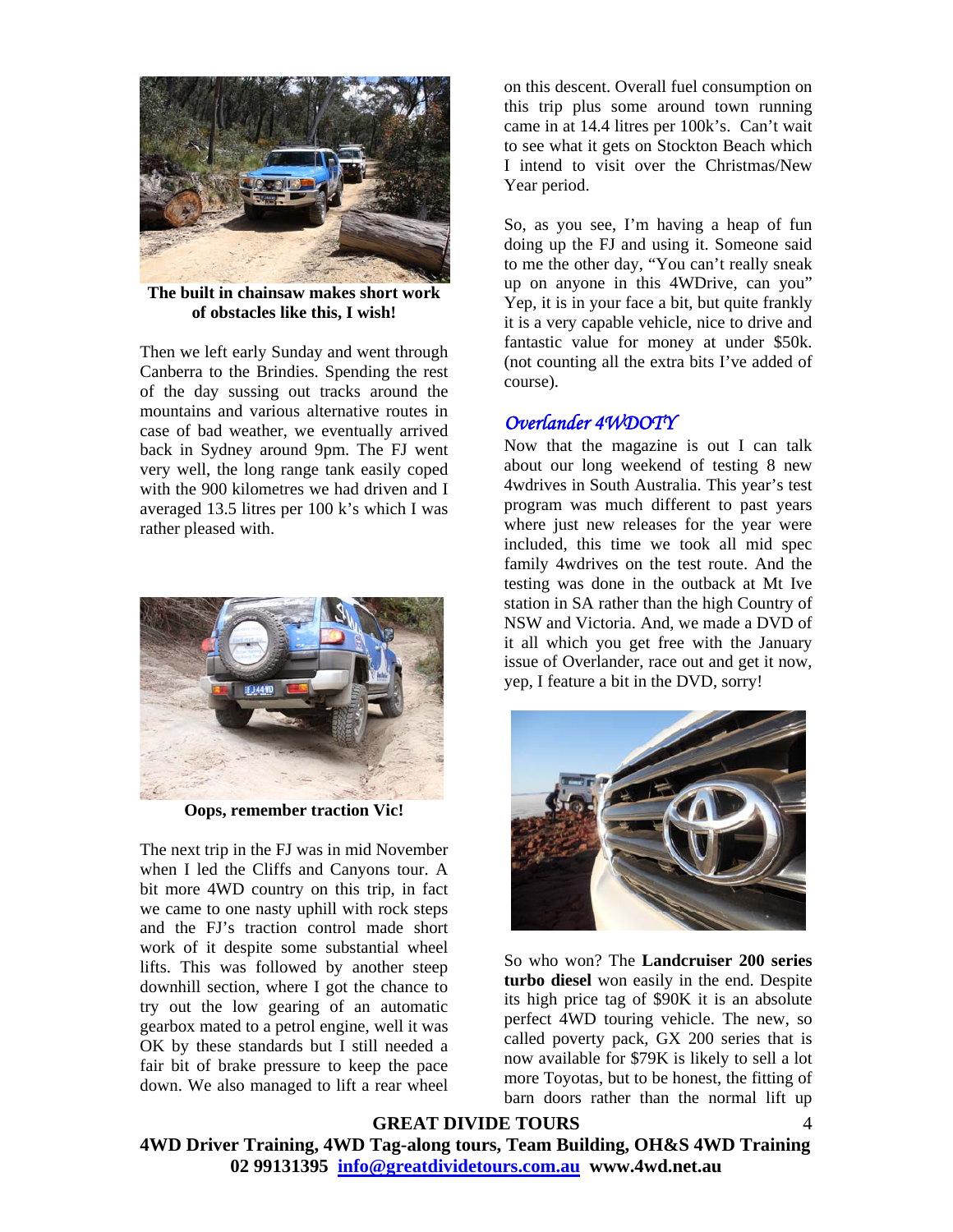window and fold down tail gate that makes the perfect lunch preparation table is a real loser for me. Looks like in the future I will still need to shell out the extra \$10K for the GXL version.

Back to 4WDOTY, for me the standout vehicle was the FJ, not again I hear you say; he keeps banging on about the FJ. Sorry, but at under 50k it is definitely the bargain buy of the year. I actually had the FJ top of my scoring list but the general consensus (and scoring) put the 200 series at the top followed on equal points by the Disco 4 and the Prado (even though it was in petrol form, if only Toyota had supplied a diesel Prado it would have probably scored second spot).



**Photo shoot at Lake Gairdner** 

Spending a few days at Mt Ive station in the northern part of the Gawler Ranges basically due west of Port Augusta allowed me to soak up the atmosphere of the place. We spent a lot of time beside Lake Gairdner which is a huge white salt lake as the photographer did his best to capture the vehicles and the lake at their best. We were not allowed to drive on the hard salt surface regretfully and can only dream of what amazing images may have been recorded.

On the way back to Adelaide I was unlucky to be leading the convoy when two sheep shot across in front of me. There was no way of avoiding them and sadly lamb chops x 2 were on the menu that night. I was driving the Jeep at the time and somehow only a couple of plastic moulds on the front bumper were dislodged, Mind you, the sheep went right under the Jeep at about

80kph and the Jeep bounced in the air a couple of times. It could have been a very serious accident but fortunately I employed my own teaching advice and just hit the brakes really hard and kept steering straight ahead, remembering that any violent steering to the right or left at that speed would have certainly ended in more than a disaster.



**Vic being creative with a Jeep** 

About 3 weeks ago on my way back from Driver Training I had a very large kangaroo jump in front of the 100 series Cruiser. This time I was going at about 60kph on a narrow gravel road, visions of the sheep running in front of me flashed before my eyes and this time I was determined to miss the roo, you do get a bit tired of killing animals let me assure you. Anyway, the big roo kept coming straight at me from the left, I braked hard (skid marks prove it) and this time thought I would steer away to avoid the inevitable. Suddenly I realised I was heading off the road straight for a sold looking gum tree – at 60kph I knew who was going to win and it wasn't me. Fortunately I wrestled the wheel and unlocked the brakes enough to allow me to steer back onto the road thus avoiding a huge accident. Like I say at my driver training courses, no animal is worth dying for. What about the roo? Sorry but he went under the Cruiser and died instantly, as it turned out I was never going to avoid him, that happens in the bush. Once again, thank goodness for my sturdy steel bull bar as the Cruiser suffered no damage at all.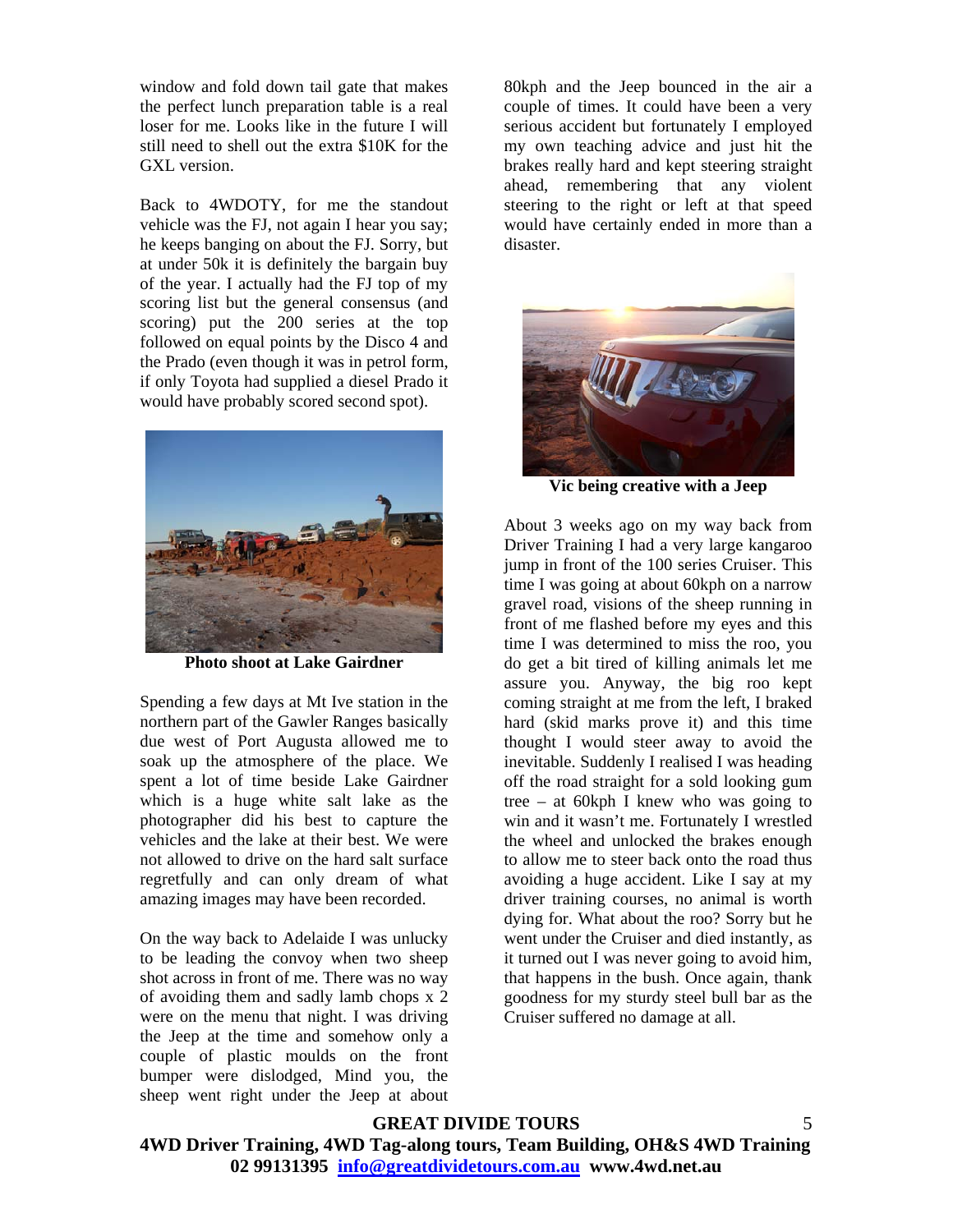## *Past Trips*

We've had few cracking trips over the past couple of months. We let Alex loose once again down in the South East Forests and all I heard was how good he was at clearing the tacks of giant fallen trees with his Leatherman pen knife. I'm seriously worried about those who travel with Alex as he seems to have convinced them of his prowess with his pocket knife. Anyway, everyone reported back that they really enjoyed the lessons in track clearing.



**Alex reckons he cleared this twig with his pocket knife??????** 

Wayne and Jenny took some camper trailers on the first of our weekend camper trailer trip to the Brindabellas and once again they had good weather whilst the rest of us shivered and tried to stay dry on the coast. The feedback was good so look out for more camper trailer weekend trips coming up.

Ian Bragg led the first of our High Country trips into Victoria in November. Ian was filling in for Wayne D who had his heart operation in October is recovering well. It is always daunting for my guides to lead their first major trip but despite this and once again based on the feedback I've received Ian did a masterful job, just take a look at this email received from one of my customers

#### *Dear Vic,*

*We would like to thank your company "Great Divide Tours" and in particular your guide Ian Bragg for an outstanding tour of the Victorian High Country in November this year. Previous to the trip we had researched* 

*the area thoroughly, talked with close friends who had also taken the same trip with your company and watched many a DVD on this area. The tour really did "tick every box" as Ian said and then some. Spectacular views, Australian history, fun four wheel driving and excellent company.* 

*Our guide Ian was also outstanding, displaying a real sense of care for people in the group. His knowledge of the area and a keen eye on the weather, and a well considered itinerary for the week resulted in experiences we might otherwise had missed. Ian is clearly a very multi skilled guide including expertise in navigation, communication (people & vehicles), mechanical knowledge and 4WDing. Ian is obviously a quiet and unasumming high achiever who must be one of your best guides.* 

*Thanks again for such a wonderful experience and we would do it again in a heart beat.* 

*Many Thanks, Paul and Wendy* 

I couldn't ask for any more from my guides, could I?

Alex was back in the guide's seat last week with a trip up to Stockton Beach and whilst I don't get much out of Alex about his Stockton trips, he just conveys to me that he had a ripper time, and thinks the customers did too!



**The tank traps at Stockton have become exposed again after being buried for about 18 months.** 

6

#### **GREAT DIVIDE TOURS**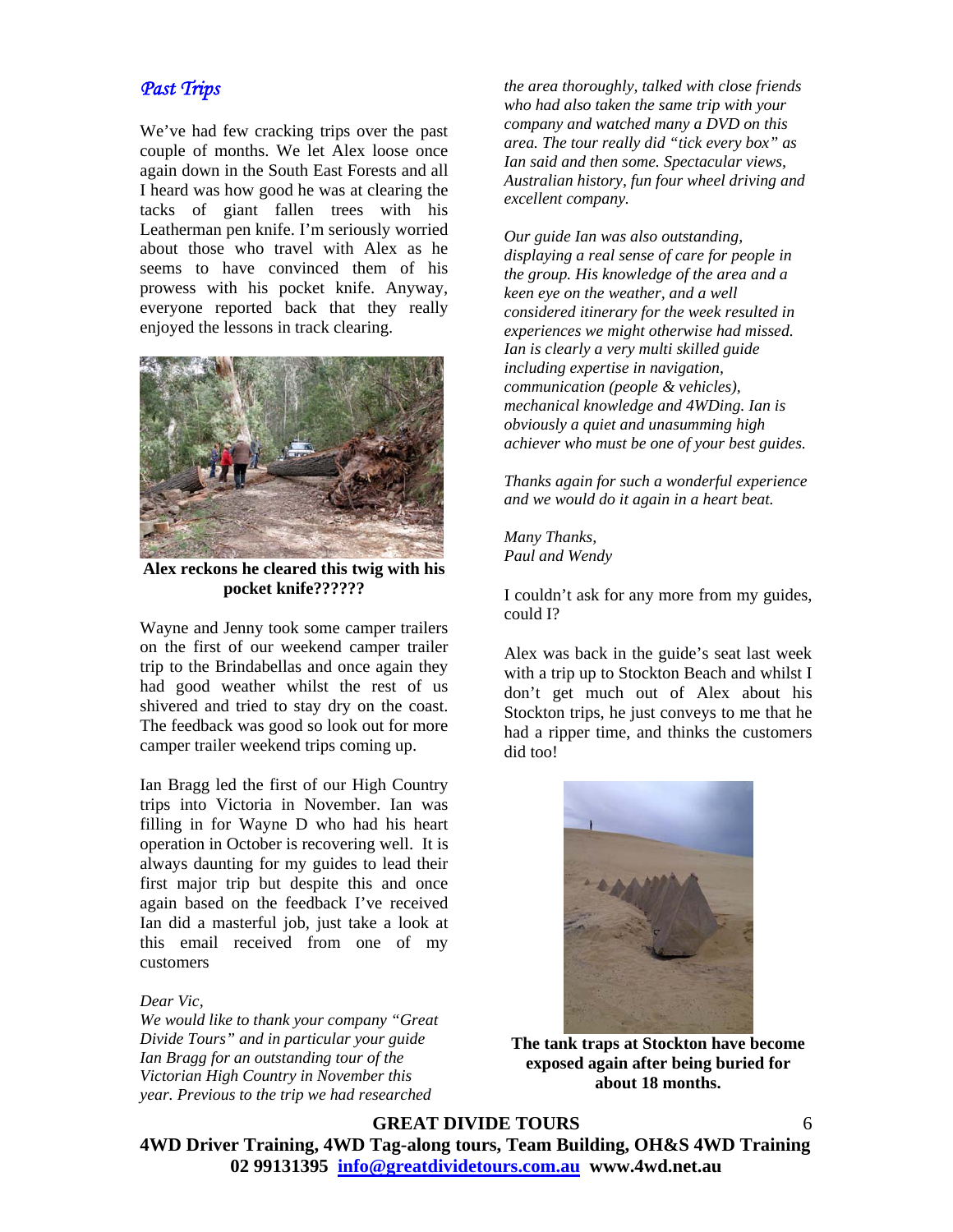Anyway, this time I had a spy reporting on Alex, he was accompanied by the aforementioned recovering Wayne D who later said to me "Alex is crazy where he takes your customers" – now I'm really starting to worry. I think what he is referring to is that Alex likes to find the steepest sand dunes on Stockton Beach and then proceed down them closely followed by the clients who are thinking "did we just do that"!

Anyway, we haven't been sued yet so I guess everyone is enjoying their time on Stockton with Alex.

### *Up coming trips*

Ian Bragg is being flogged to death over the Christmas/New Year period working for me. He's off next week to lead our 4 day Man From Snowy River Trip, and then takes another group on yet another 7 day High Country trip immediately after the Snowy tour. But that is not all, he returns to Bright only to head straight out again this time leading our camper trailer High Country tour in the second week of January. So Ian will definitely be an expert on the high country by mid January. We have just one or two spots left on each of these trips in case you are looking for something to do over the coming holidays.

In fact, we had such a good response to our High Country Camper Trip that I have enlisted Greg and Helen to lead another of these trips from 8-14 January so there is no excuse not to get away whether you like tenting or camper trailing.

In late January with Australia day falling on Thursday we've added a new 4 day trip to the calendar. You can join crazy Alex (if you dare) as he spends 4 magical days exploring the hinterland behind Bega and Eden on the south coast of NSW. This will be a fabulous trip through some new country for us and Alex as always will be showing off his bush skills to anyone who has nothing better to do with their time, did you know that the TV show All Aussie Adventures was based on trips run by Alex?



**One of the many many many highlights of our High Country trip Craig's Hut** 

#### *The Ultimate Desert Challenge*

I may just be taking on more than I can chew with this latest project. 2012 marks the  $50<sup>th</sup>$  anniversary of the first motor vehicle to drive across the Simpson Desert. The late Reg Sprigg from Arkaroola, with his family, drove a Nissan Patrol and were also accompanied by a trayback Landcruiser and an International Scout, although those vehicles don't get much recognition for this amazing feat. His wife Griselda wrote a book about this journey, it is called Dune is a 4 letter word and its worth reading. I know that Nissan Motors is making a big song and dance about a Desert crossing in September with a bunch of Nissans in celebration of Reg's famous trip. For them it will be a rather easy trip as there are well formed tracks across the desert which I know many of you have travelled on recent trips with GDT.



**MaxTrax will make it a lot easier** 

7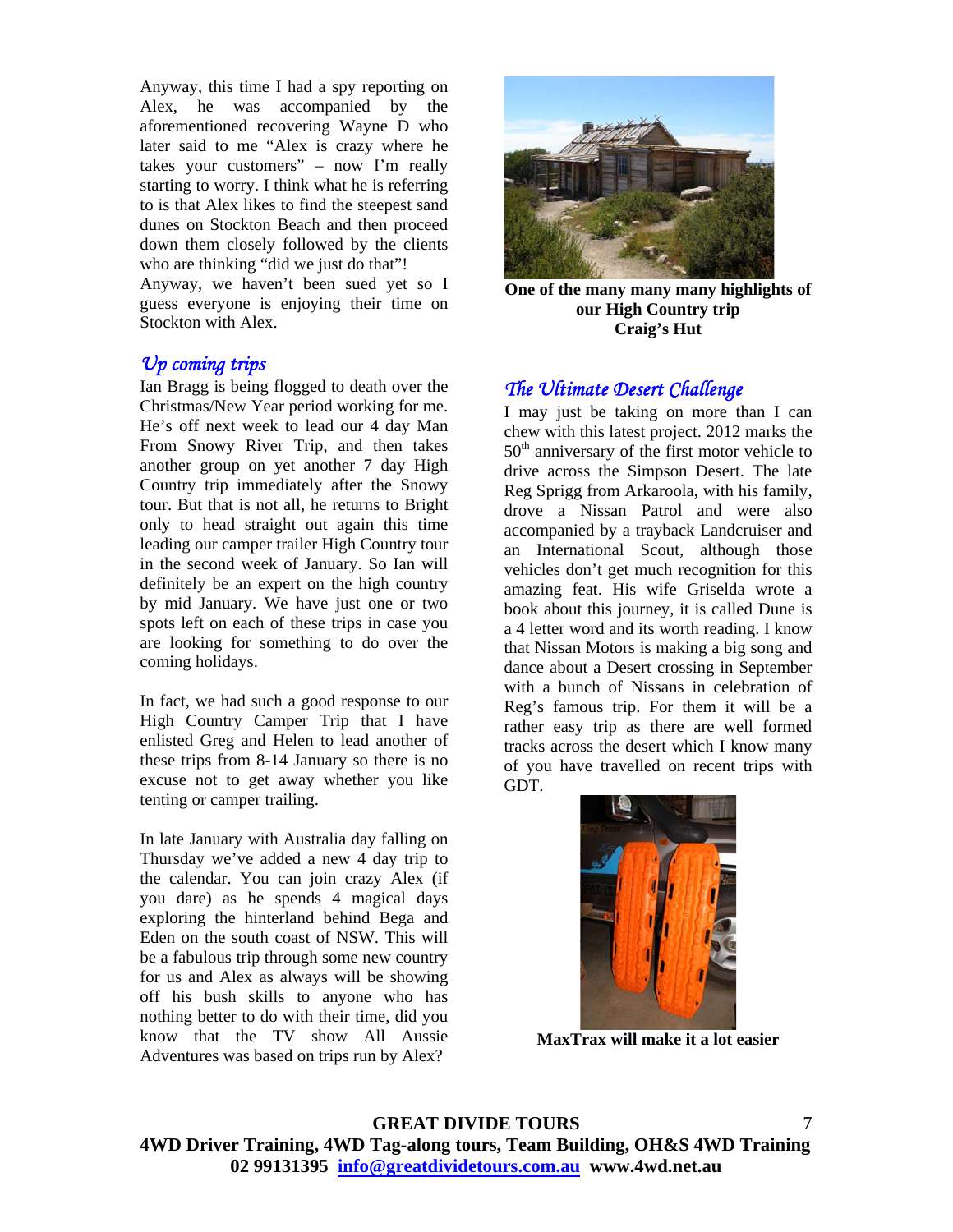However, the Desert region is closed throughout the summer months for safety reasons; no access is permitted between 1 December and 15 March. The Desert gives way to Mother Nature during the Summer months and the track disappear under a sea of moving sand. The dune crests on those 1000 plus dunes become knife edge and are horrendously soft. In the main, the tracks like the French Line, the QAA and WAA lines virtually disappear.

To me this sounded great and more reflective of what Reg Sprigg faced when he conquered the Desert back in 1962. So I'll be departing Mt Dare station on the western side of the Simpson Desert on the evening of 15 March 2012. The plan is to be the first person to cross the Desert in its anniversary year. It will be hot and fly blown and the desert dunes are likely to be straight up and straight down with peaked crests on each one. Each requiring a lot of shovel work. And we are hoping that Eyre Creek is not flooded like it has been the past 3 years.



**I bet we can't find this track next March** 

I'm being joined by a number of 4WD industry experts from Cooper tyres, Off road Systems, GPSOZ, and MaxTrax who have supported my efforts with the provision of 5 sets of MaxTrax to help us get over the dunes. We will have Anne and John Morton from Lifestyle Video Productions coming along to film our epic Desert Challenge and produce a DVD on the crossing. These are

the people who did the fantastic Burke and Wills DVD based around our re-enactment of their journey across Australia. I'll be accompanied by Wayne and Jenny in their Troopie and Wayne D in his Troopie. I also have a couple of spots left for clients to join us on this amazing 4WD adventure. If you don't mind a lot of heat, a lot of sand and a lot of flies and want to accomplish something that is going to be bloody hard work, then drop me an email at [info@greatdividetours.com.au](mailto:info@greatdividetours.com.au) and I'll send you the itinerary for this amazing trip.

### *Arnhem Land*

As you know I did my reccie run into Arnhem Land during 2011 and I've now finalised the complete 19 day itinerary for an incredible journey into Arnhem Land next August 2012. I have just one spot remaining on the first of these trips and once that is full I'm planning a second trip immediately following it between August and September 2012. This will be a truly exciting trip into an area that is very difficult to gain access, we will even be going into places not normally open to the general public so if you have ever contemplated trying to see one of the last remaining frontiers of Australia take a look at the detailed itinerary for this trip, just drop me an email and I'll email it out to you.



**Arnhem Land scenery** 

## *NZ*

Whilst I'm challenging the hot and dry Simpson in March we also have our 5 and 9 day New Zealand 4wd tag-along tours taking place, being led by my counterpart in NZ, Steve Beston. You really should consider doing one of these trips as the scenery in NZ is so different from what we

8

#### **GREAT DIVIDE TOURS**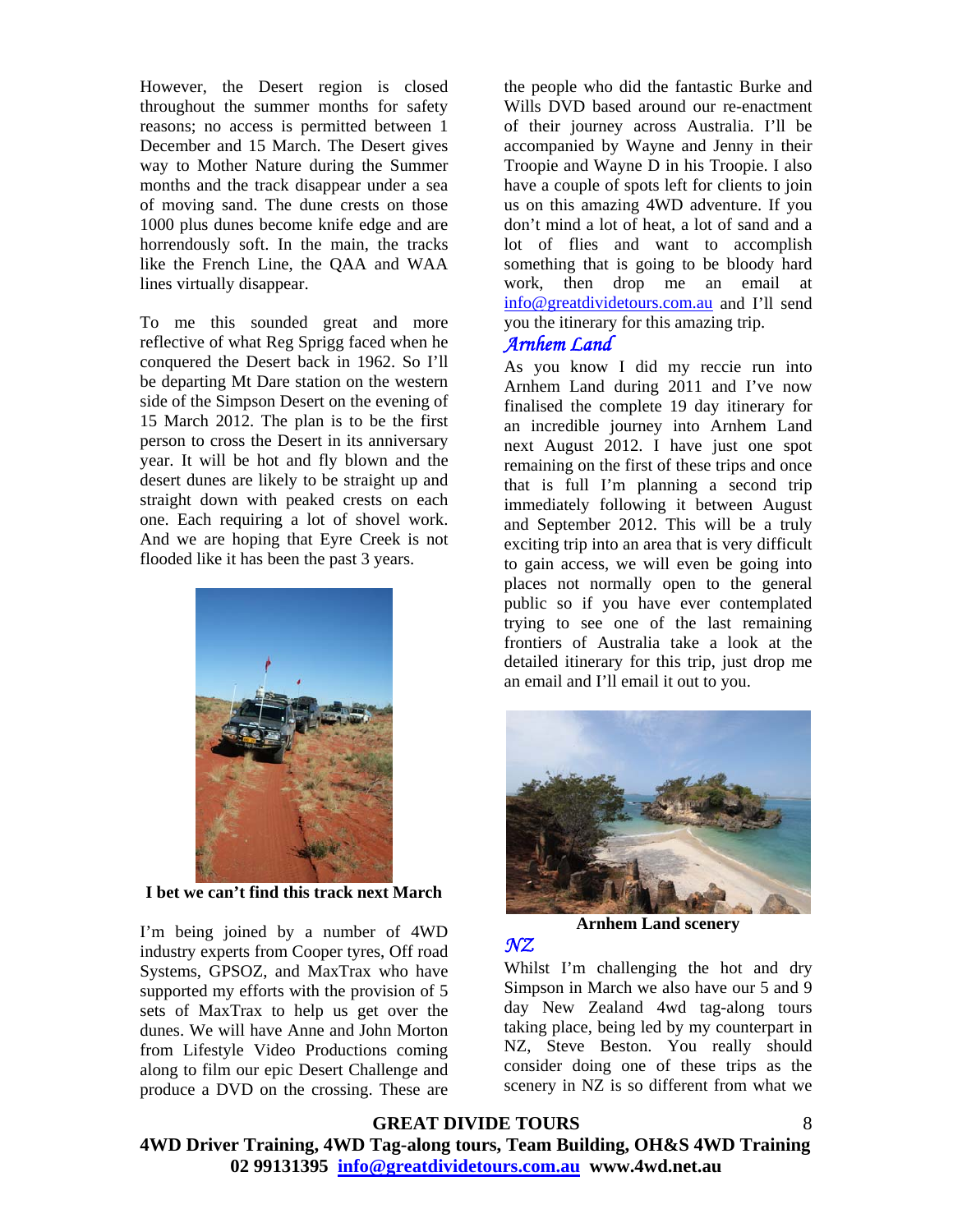have in Australia. I've done two of these trips now and can assure you that you will have one of the best trips you have ever done. Check out the trips on my website [www.4wd.net.au](http://www.4wd.net.au/) 



**Stunning 4wdriving and scenery in NZ** 

#### *New Product test*

I'm always talking about the need to upgrade your suspension for outback travel. Two of my long time customers, Richard and Wendy recently upgraded their 4wdrive to a new Landcruiser Trayback and moved up to a little more comfort from the usual camping to a slide on camper body. They were joining us on our Canning Stock Route trip in 2011 so they knew that the suspension would need a lot of work and asked me what I suggested. I put them in touch with the boys and Terrain Tamer (also known as Don Kyat in Victoria) They have been supplying 4WD components for as long as GDT has been in business (23 years now!) and they came up with a suspension package designed to carry the heavy load over the longest 4WD track in the world namely the Canning.



**Fitting the Terrain Tamer suspension** 

I recently asked Richard for some comments on how the suspension performed and here is what he had to say.

A few comments on the suspension – the vehicle and therefore the suspension performed well on the Canning and on our trip in general. It handled both sand dunes and corrugations very well. It was especially good on corrugations and the shocks remained cool when compared to shocks fitted to other vehicles in the convoy.

Our 79 Series Toyota tray top travelled fairly heavy with a Travelander slide on camper weighing about 640kgs (this includes two fridges, 220 amp hr of battery and mattress). When adding up to 300 litres of diesel, 125 litres of water, food, grog, clothing, bull bars, other accessories etc this put the total weight right up there at the GVM level.

When travelling around town or on the black top generally, with no water in the tanks and up to 100 litres of diesel and no supplies on board, the ride is firm– a bit on the hard side but this was to be expected and was explained by the techs at Don Kyatt. Due to the lack of garaged storage space it is generally planned to keep the camper on the tray. Regards,

Richard

You can contact Terrain Tamer at [www.terraintamer.com.au](http://www.terraintamer.com.au/)

#### *Vic's trips are too expensive !*

I don't get this comment all that often but it still raises its ugly head from time to time. Anyway, it got me thinking what is expensive and what do people get for their money. Looking at my Kimberley Explorer Tour for example. It is a 26 day trip and it costs \$4500 for two people. What you get for this is the leadership of a guide who has been there before, knows all the best spots, fixes your car (enough to either keep you going on your holiday or to get to a workshop that can fix it) pays for all your camping and access fees and in my case provides lots of lame jokes. That equates to \$86.50 each person per day for the trip of a lifetime.